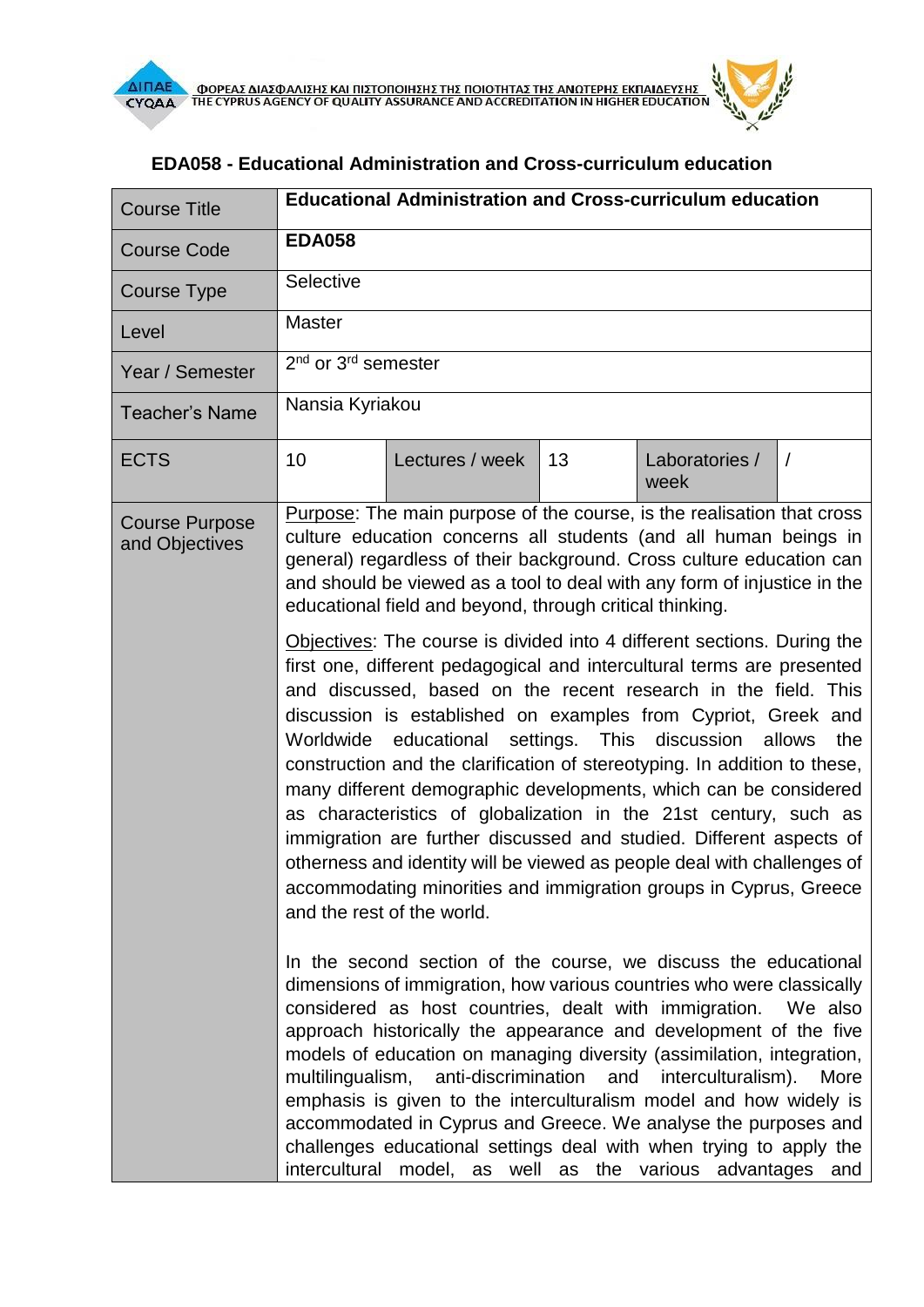disadvantaged of cultural relativism and ecumenism are further explored.

*In the third section, we discuss how various civilizations, languages, religions may co-exist in a single community, as well as the new educational dimensions and challenges these communities face and deal with. More specifically we focus on interculturalism, the main objectives, aspects, the general misinformation that surrounds this educational model and its educational characteristics. Finally, we briefly examine issues of bilingualism, we present bilingual, educational models that have been widely applied in various settings, and eventually we discuss the role of the mother tongue.* 

During the last section of this course we focus on educational practices. We examine factors that may affect the relationship among students, students and teachers, parents and teachers. We study various student-centred, educational approaches such as project learning, cross curriculum learning, experiential learning and others. Finally, we provide examples of intercultural strategies and methods that have been applied in various subjects, such as history, religion, maths, literacy etc.

|                             | 110100, 000                                                                                                                                                           |
|-----------------------------|-----------------------------------------------------------------------------------------------------------------------------------------------------------------------|
| Learning<br><b>Outcomes</b> | It is expected that by completing the course students will be able to:                                                                                                |
|                             | - study the mechanism for constructing stereotypes, prejudices and<br>how these can lead to racist incidents                                                          |
|                             | - report dimensions of otherness and identity,                                                                                                                        |
|                             | - identify refugee flows to and from Europe and the rest of the world,                                                                                                |
|                             | - describe characteristics of the adaptation and integration of refugees,<br>immigrants, expatriates and returnees in Cyprus and Greece and the<br>rest of the world, |
|                             | - analyze the concept of culture in the light of multiple theoretical<br>approaches,                                                                                  |
|                             | compare and contrast the key features of the five diversity<br>management models,                                                                                     |
|                             | - describe the basic principles, axioms and objectives of intercultural<br>education,                                                                                 |
|                             | - examine the positions of cultural relativism and ecumenism,                                                                                                         |
|                             | - distinguish types of intercultural curricula,                                                                                                                       |
|                             | - identify educational policies that influence and decide the type of<br>bilingual education applied in each geographic area,                                         |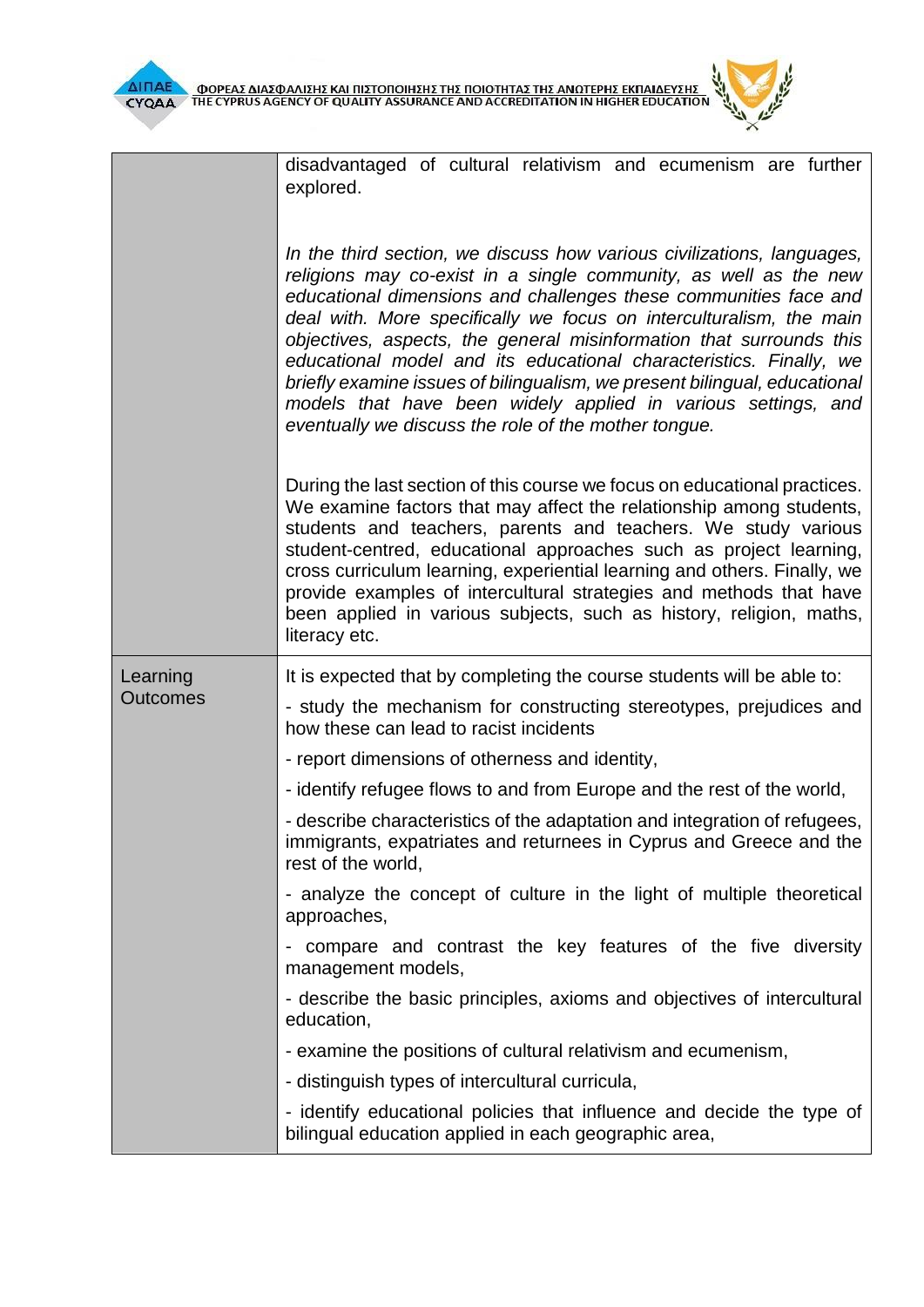

|                         | - illustrate the individual dimensions of intercultural education that go<br>beyond myths and misconceptions,                                                                                   |  |  |  |
|-------------------------|-------------------------------------------------------------------------------------------------------------------------------------------------------------------------------------------------|--|--|--|
|                         | - make creative use of the concepts of identity, diversity and<br>multiculturalism in their teaching work,                                                                                      |  |  |  |
|                         | - successfully manage a multilingual and multicultural school unit,<br>acquiring both theoretical training and knowledge of appropriate<br>pedagogical, teaching and administrative strategies, |  |  |  |
|                         | - study the characteristics of an intercultural capable teacher and leader<br>in successfully integrating his or her personal and professional identity.                                        |  |  |  |
| Prerequisites           | Required                                                                                                                                                                                        |  |  |  |
| <b>Course Content</b>   | <b>Section 1/4</b>                                                                                                                                                                              |  |  |  |
|                         | Sterotypes, prejudice, attitudes, discrimination, racism<br>Migration, colonization, expatriates, repatriates, refugees<br>Forms of otherness                                                   |  |  |  |
|                         | <b>Section 2/4</b>                                                                                                                                                                              |  |  |  |
|                         | Models of diversity management<br>Introduction to intercultural education: main objectives and<br>misunderstandings<br>Directions for intercultural education                                   |  |  |  |
|                         | <b>Section 3/4</b>                                                                                                                                                                              |  |  |  |
|                         | Intercultural programs<br>Intercultural pedagogy<br>Bilingual-multilingual educational models                                                                                                   |  |  |  |
|                         | <b>Section 4/4</b>                                                                                                                                                                              |  |  |  |
|                         | Modern teaching methods and practical applications<br>Evaluation-review of intercultural material                                                                                               |  |  |  |
|                         | Educational administration and intercultural education<br>The following methods will be used for course content delivery:                                                                       |  |  |  |
| Teaching<br>Methodology | 1) Lectures                                                                                                                                                                                     |  |  |  |
|                         | (2) Presentations with Notes: Presentations in PowerPoint format with<br>explanatory notes to better present the content and improve student<br>comprehension.                                  |  |  |  |
|                         | (3) Teacher Notes                                                                                                                                                                               |  |  |  |